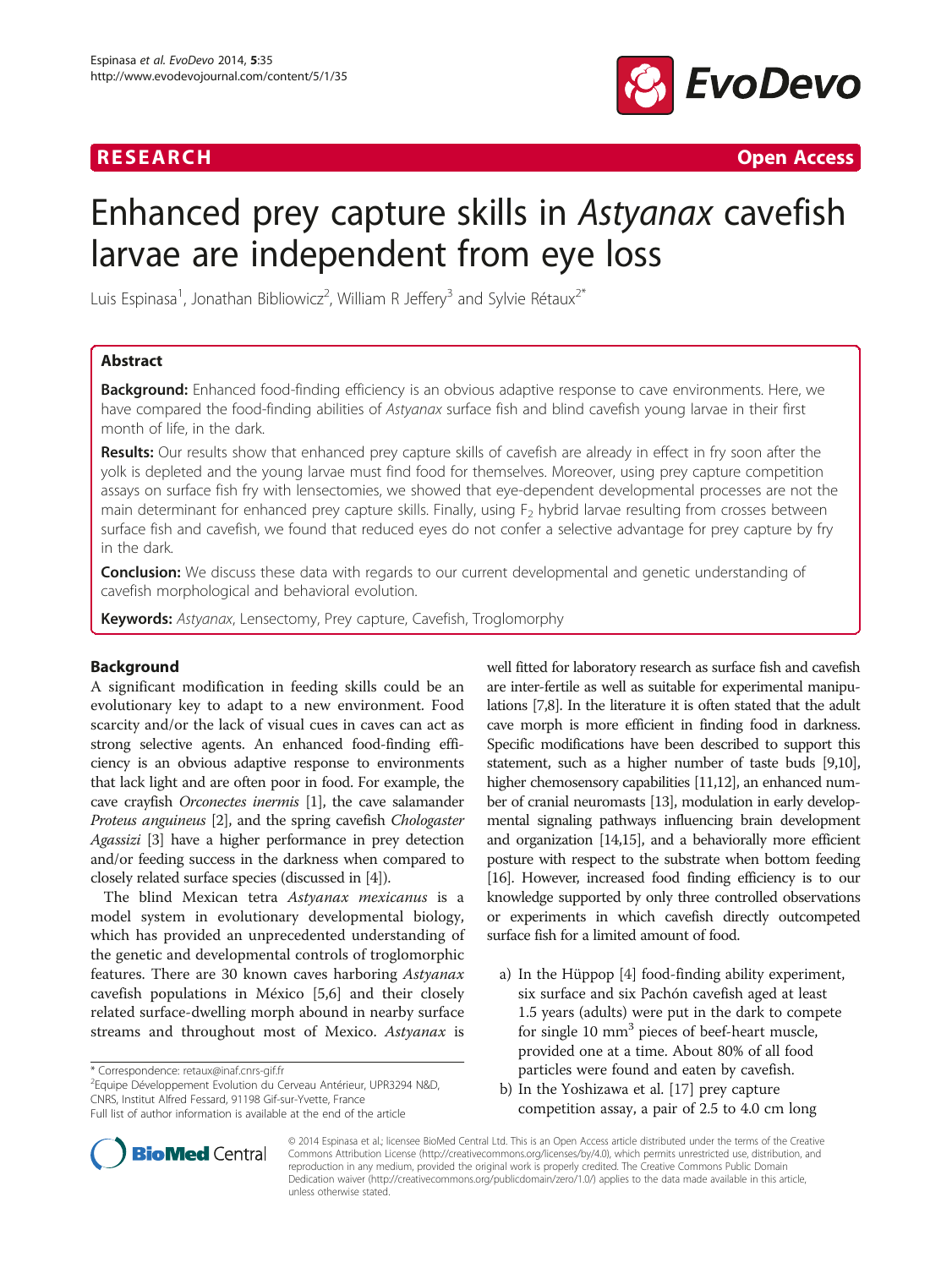surface fish and Pachón cavefish were put in the dark and were provided with three drops of living Artemia larvae. Strikes at prey were recorded for 1 min with an infrared camcorder. About 70% of all strikes were performed by cavefish.

c) In Wilkens and Hüppop [\[18\]](#page-6-0), measurements of the population's condition factor, that is, the relationship of body weight and body length as a measure of the nutritional state of a fish, were reported. In a few caves the cavefish live associated with surface fish, which sometimes are washed into the cave by flooding or by swimming upstream from springs. In caves where food is abundant, such as in the Chica cave where the guano of a large bat colony is available, surface fish have a comparable condition factor to the cavefish. On the contrary, in caves where food is scarce, such as the Río Subterráneo cave in the Micos area, surface fish washed into the cave look undernourished, have very low condition factor, and seem to be unable to compete with the local cave fish. The authors of the current paper have personally corroborated this observation and witnessed in multiple trips to this cave that in the first pool of the Río Subterráneo cave, surface fish are thin, and often appear to be dying or are already dead. In contrast, troglomorphic fish swimming in the same pool are well nourished.

A related feeding competition experiment was carried out by Sadoglu [[19](#page-6-0)], but in this case the possibility of coupling between the selective value of the eye loss and other troglomorphic features was studied using the  $F_2$ progeny of a Pachón cavefish and surface fish cross to segregate the eyeless phenotype from other characters. For this experiment, 208  $F_2$  larvae were put in dark or in light conditions and were given large amounts of Artemia larvae during the first month, complemented with dried food starting on week 2. After 3 months and 33% mortality, the surviving fish were classified according to eye morphology. Results showed that eye phenotypes (eye size) were statistically the same in both environments. Sadoglu concluded that 'in mixed populations where interactions of phenotypes exist and where there is abundant food, eye type seems not to be selected: Survival value of each type is the same… we do not know what would be the result if the experiments were repeated under reduced food conditions'.

Eye degeneration in *Astyanax* is triggered by lens apoptosis [\[20,21](#page-6-0)]. Using tissue transplantation, Yamamoto and Jeffery [\[21\]](#page-6-0) reversed the loss of eyes in Astyanax cavefish. Surface fish lens vesicles were transplanted into cavefish embryonic optic cups, inducing the development of large eyes. Conversely, cavefish lens vesicles were transplanted into surface fish embryos and this resulted in adults with degenerate eyes. Likewise surface embryos on which lensectomy had been performed also resulted in adults with degenerated eyes. The physical presence of an eye has an effect on the developmental structure of the skull and the position of the suborbital bones [\[22\]](#page-6-0), and the number of the small mandibular teeth [[23](#page-6-0)]. But the most intriguing eye-dependent developmental effect is that the distance between the nasal and antorbital bones is enlarged when an eye is absent during development. Direct measurements of the size of the olfactory pits confirmed that a wider olfactory pit is present on eyeless cave fish and surface fish with a degenerate eye, and a narrower olfactory pit in eyed surface fish and cavefish with a restored eye. The width of the olfactory pit is modified by an average 12.9% due to the eye-dependent developmental processes [[22](#page-6-0)]. An enlarged olfactory pit could result in an enhanced sense of smell, which could directly correlate with feeding skills of eyeless fish [\[12\]](#page-6-0).

In recent years, much of the evolutionary developmental studies in *Astyanax* have been conducted in young fish. Results show that drastic changes with significant morphological and physiological outcomes occur within the first days after fertilization. The first objective of this paper is to describe a technique for assessing feeding skills after the yolk has just disappeared and the young larvae must find food for themselves. The second objective is to establish if the eye-dependent developmental processes by themselves are enough to account for the improved feeding skills in Astyanax cavefish larvae. The final objective is to replicate Sadoglu's experiment of decoupling the selective value of the eye loss from other troglomorphic features by using  $F_2$  progeny, but under reduced food conditions that would foster high selective competition for prey capture skills.

## Methods

## Specimens

Astyanax mexicanus surface and Pachón cavefish were obtained from the Jeffery lab (University of Maryland, College Park, MD, USA) in 2004. Since then they have been maintained at the CNRS facility at Gif sur Yvette, France. Surface fish had initially been collected in San Solomon Spring, Balmorhea State Park, Texas, and the cavefish from Pachón cave, in Mexico. Spawning was induced as in [\[24\]](#page-6-0). The spawn of cave and surface fish was kept in 90 mm Petri dishes in an incubator at 23°C in 'blue water' (1 g.L<sup>-1</sup> NaCl, 30 mg.L<sup>-1</sup> KCl, 40 mg.L<sup>-1</sup> CaCl<sub>2</sub>, 160 mg.L<sup>-1</sup> MgSO<sub>4</sub>, and trace of methylene blue as antiinfectious agent) changed daily [[8\]](#page-6-0). They were divided into four groups: cavefish in a 14:10 hour light/dark cycle, surface fish in a 14:10 hour light/dark cycle, surface fish under constant darkness, and surface fish which had undergone lensectomy under constant darkness. The two groups that were kept in constant darkness where derived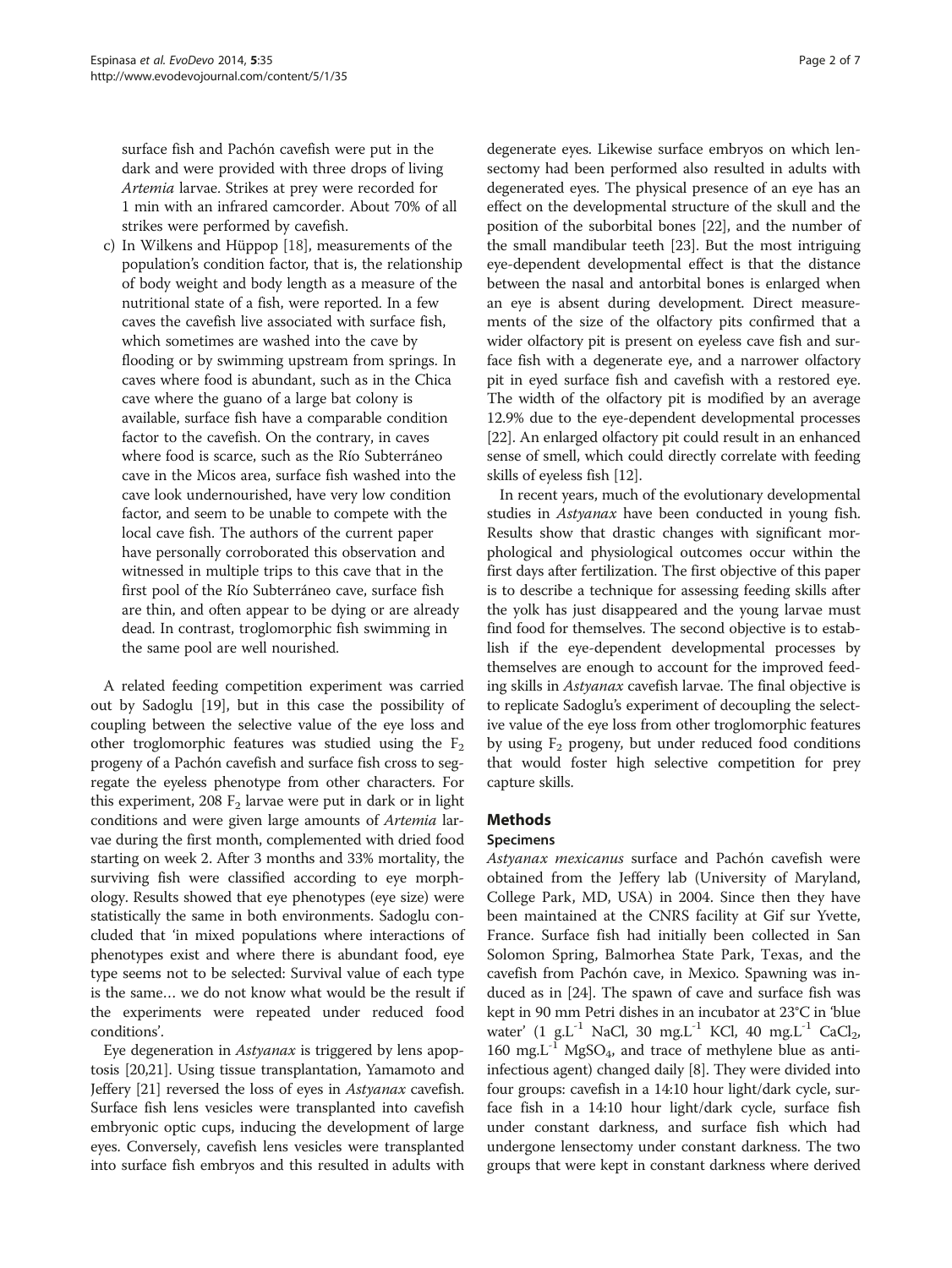from the same brood. After week one, all groups were fed daily with 2-day-old Artemia nauplii.

#### Lens removal

Lens removal was conducted bilaterally in surface fish at 1 to 2 days post fertilization following the basic procedure outlined by [\[25\]](#page-6-0), with some alterations. The spawned eggs and pre- and post-operation hatched larvae were incubated in blue water. Specimens were incubated in anesthetizing solution (0.1 mg/mL MS222 Ethyl-3-aminobenzoate metha nesulfonic acid salt plus  $0.1 \text{ mg/mL}$  NaHCO<sub>3</sub>) for 2 min before operation. They were then mounted in 2% low melting agarose in anesthetizing solution and lensectomies were performed under a dissection microscope. For the micromanipulations, instead of using tungsten needles held by hand, microinjection needles were made from glass capillaries with a Narishige's PC-10 Dual-Stage Glass Micropipette Puller and attached to a manual micromanipulator (Type MM33 Rechts; Märzhäuser, Wetzlar, Germany). Bilateral lensectomies using microinjection needles made from glass capillaries attached to a manual micromanipulator were extremely successful when compared to previous results using tungsten needles held by hand (Hélène Hinaux, personal communication), with postoperative survival nearly 100%. In the brood used for this experiment, no single specimen died during the operation or throughout the following 4 weeks of incubation. All treated specimens developed normally and had equivalent sizes to their untreated siblings. The success of the lensectomies was evident by the specimens'significantly smaller eyes when compared to untreated specimens of the same brood at the time of the test. After operation, specimens were then rinsed in blue water, released from the agar mounting medium and returned to the incubator where they were kept in Petri dishes at 23°C. Before and after lensectomies, fish were kept in the dark in boxes. As a control, fry from the same brood were kept also in the dark in the same incubator side by side with the experimental specimens, so as to have the same genetic background and to experience the same environmental conditions, with the exception of the lensectomy.

#### Prey capture competition assay

Specimens at 25 day post fertilization were starved for 36 h in the dark. The two competing individuals were then transferred into one of the wells of a 6-well non-treated culture plate (Costar) with 4 mL of water. Specimens were acclimated for 2 h in the dark, then fed with an estimated <sup>25</sup> Artemia nauplii (2 days old) in 1 mL of water and the two fish were allowed to eat for 2 min in the dark, after which 1 mL of 20X anesthetizing solution was added to terminate feeding behavior. Individual fish were immediately observed under a dissection microscope and Artemia larva in the stomach were counted. For effective visualization, light from above was used to reflect the red contrasting color of *Artemia* nauplii which were easily counted using their shape, size, eyes, and color (Figure [1A](#page-3-0)).

Two tests were performed. In the first, the pair of individuals were a cavefish and a surface fish, both raised under light conditions. Seventeen replicates were performed. In the second test, the pair of individuals were a surface fish on which lensectomy had been performed and a normal surface fish, both derived from the same brood and both raised in the dark. Fourteen replicates were performed. In all tests all individuals were used in a single match. The same specimen was never used in a second match. For Figure [1B](#page-3-0) and D we have applied a Wilcoxon paired test (because the two fish are in competition and therefore interact). For Figure [1C](#page-3-0) and E a Fisher's exact test was used (because the sample size is moderate). Statistics were performed with R.

#### $F<sub>2</sub>$  competition assay

The brood from a tank with  $F_1$  progeny derived from Pachón cavefish and surface fish was incubated in the darkness for 6 days in standard fish tank water, as in Sadoglu [[20](#page-6-0)]. Afterwards, 200 of the  $F_2$ s were transferred to 14:10 hour light/dark conditions and another 200 were kept under continuous darkness. Food was then provided exclusively every third day, and only about 1,000 Artemia per time. This is equivalent to about five Artemia per fish every third day. Specimens were sacrificed and fixed after the fourth feeding event, when fish were 17 days post fertilization. Eyes were measured under a dissection microscope to the nearest 0.001 mm. A Wilcoxon test (with R) was used to determine if eye size was different in the  $F_2$ progeny kept in the illuminated or dark conditions.

#### Results

## Comparing food finding abilities of cavefish and surface fish larvae in the dark

In the first test, 25-day-old cavefish and surface fish raised under light/dark conditions were paired to compete for Artemia nauplii in the dark (Figure [1A](#page-3-0)). On average, cavefish captured 1.59 Artemia in each paired match, while the surface specimens captured 1.05 Artemia. It is worthwhile mentioning that in the allotted 2 min for prey capture, on five occasions the cavefish was able to eat three Artemia. The maximum number captured by surface fish in this test was two (Figure [1B](#page-3-0)). In the 17 matches performed, cavefish were more successful in capturing prey than their surface counterparts (Figure [1](#page-3-0)C). In nine (52.9%) competitions the cavefish had more Artemia larvae in their stomachs than the surface fish. On five (29.4%) occasions they both had the same amount and in only three (17.6%) matches did the surface fish capture more prey than the cavefish (Figure [1](#page-3-0)C;  $P = 0.0097**$ ; Fisher's exact test). This shows that, already at larval stages, cavefish have better food finding abilities than surface fish in the dark.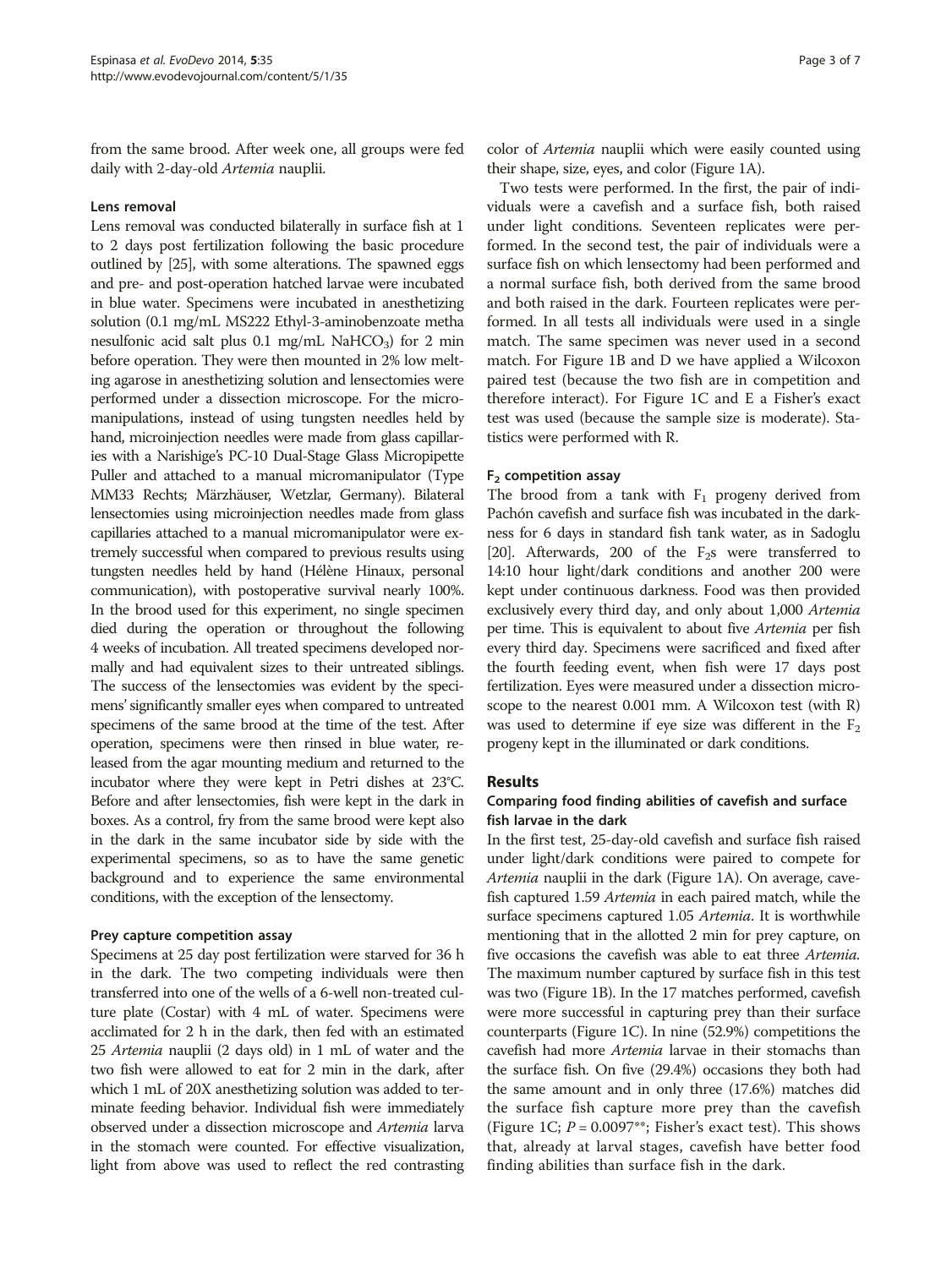<span id="page-3-0"></span>

fish, that is, the fish type showing the highest numbers of Artemia larvae in their stomach. Cave fish globally outcompeted surface fish in the prey capture competition  $(C, P = 0.0097**$ ; Fisher's exact test), while surface fish with lensectomy performed equally well to surface fish raised in darkness ( $E$ ,  $P = 0.7688$ ; Fisher's exact test).

## Do eye-dependent developmental processes explain differences in food-finding abilities in the dark?

On the second test, normal surface fish and lensectomied surface fish from the same brood, both raised under constant dark condition, were paired. In the 14 matches performed, both groups were equally successful in capturing prey. On average, blinded surface fish captured 0.7 Artemia while surface fish raised in the dark captured 0.88 Artemia. In four (28.6%) competitions the surface fish with lensectomy had more Artemia larvae in their stomachs than the control surface fish. On five (35.7%) occasions they both had the same amount and on five (35.7%) matches the normal surface fish captured more prey than the surface fish with lensectomy. In sum, the two types of surface fish appeared equally efficient to find Artemia (Figure 1E;  $P = 0.7688$ ; Fisher's exact test). This suggests that the eye-dependent developmental processes in Astyanax are not a major factor in promoting the enhanced prey capturing skills, at least under current testing conditions.

## Does the loss of eyes confer a selective advantage for finding food in the dark?

To further assess the eye-independence of food finding abilities in Astyanax, and to assess the selective value of eye loss in the increased food finding abilities of cavefish, we turned to genetics. We took advantage of the fact that surface fish and cavefish can breed and generate  $F_1$ and  $F_2$  progenies. Two groups of  $F_2$  larvae originating from the same brood that had survived after competition for reduced food under illuminated or dark conditions had their eyes measured (Figure [2A](#page-4-0)). Average eye size of the  $F_2$  survivors kept in illuminated conditions was 0.219 mm  $+/$ - 0.025 SD while the average eye size of those who survived in the dark was 0.230 mm +/-0.025 SD. The two groups of  $F_2s$  did not have significantly differently sized eyes ( $P = 0.388$ ; Wilcoxon test) (Figure [2](#page-4-0)B), indicating that a dark environment during embryonic and larval stages does not strongly select for reduced eye size, at least to a level detectable under current testing conditions.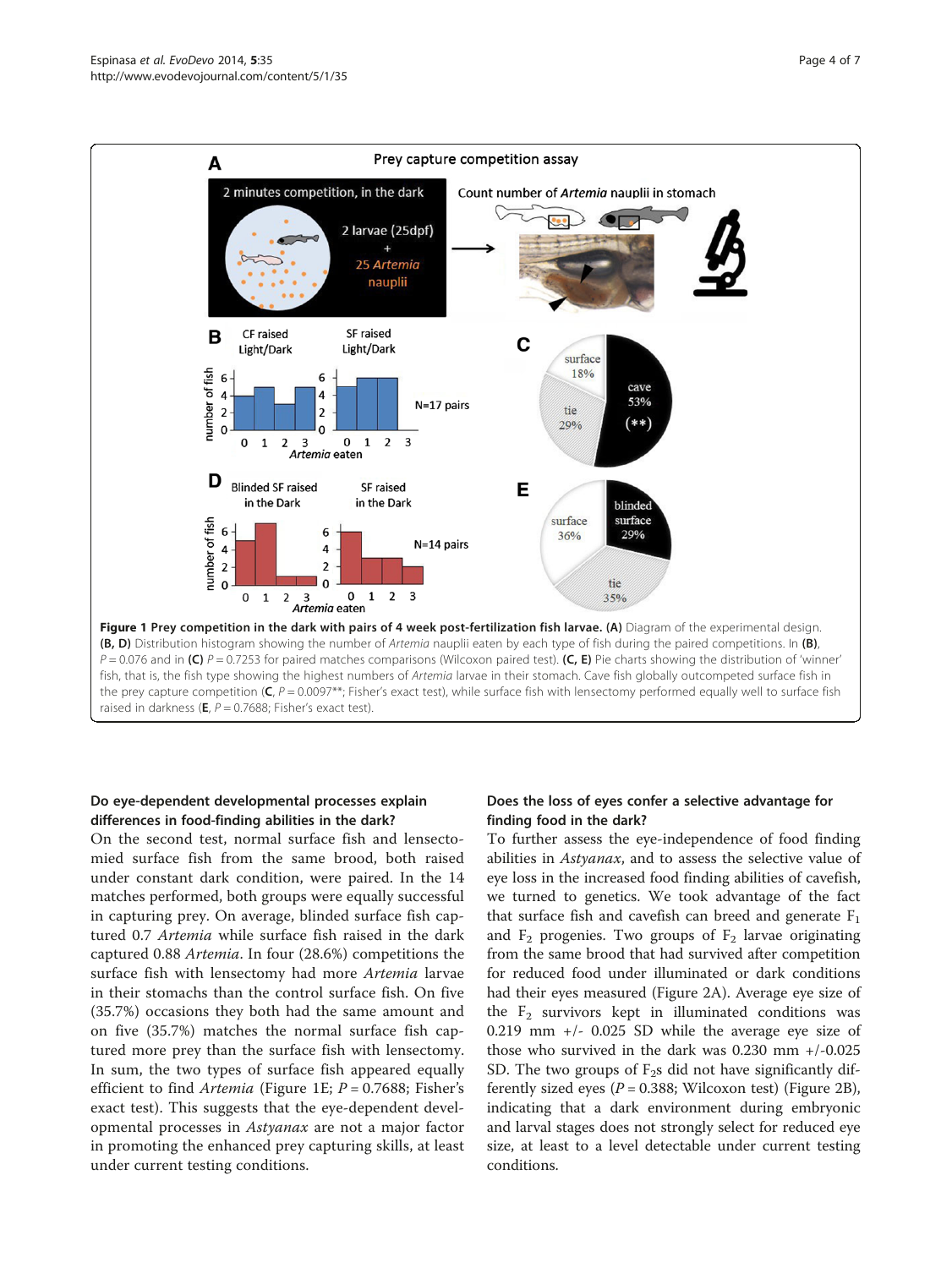<span id="page-4-0"></span>

This corroborates Sadoglu's [[19](#page-6-0)] results, where reduced eye size was not selected for in the dark. Selective conditions were more stringent in our study than in Sadoglu's experiment. Food amounts were much reduced and at the end of our study (17 days post fertilization), mortality was 85%, which is much higher than the 33% mortality after 3 months in Sadoglu's experiment. Despite this, our study also failed to find a selective advantage for smaller eyes when competing for limited amounts of prey in the dark. This suggests that pleiotropic effects of the factors involved in the genetic control of eye size are not major factors in promoting the enhanced prey capturing skills of cavefish, at least under current testing conditions with fish larvae.

## **Discussion**

Few studies have directly tested if cavefish outcompete surface fish for a limited amount of food and all have been performed in adult fish [\[4,16,17\]](#page-6-0). Our results corroborate results from these studies but most importantly have shown that the enhanced feeding skills of cavefish are already in effect in fry soon after the yolk is depleted and the young larvae must find food for themselves. When a pair of 4-week-old cavefish and surface fish compete for Artemia larvae over a 2-min period, cavefish outcompete surface fish three times more often than the surface fish outcompete cavefish.

The second part of this study sought to uncover whether the enhanced prey capture skills displayed by cavefish fry depend on eye loss. Sonic Hedgehog (Shh) gene expression is expanded along the anterior embryonic midline in cavefish. Shh hyper-signaling indirectly (by an unknown molecular pathway) results in lens apoptosis and arrested eye growth and development [\[14](#page-6-0)]. The degeneration of the eye modifies craniofacial development, which ultimately leads to differences in the cavefish skull and wider olfactory pits in adults [\[22\]](#page-6-0). In addition to negative effects on eye development, Shh hypersignaling is related to the evolution of several constructive traits that could modulate feeding skills independently of the eye. These include increased jaw size and taste bud numbers [\[9,10\]](#page-6-0) and differences in ventral forebrain regions [[26,27\]](#page-6-0). In addition, Fibroblast Growth Factor 8 (Fgf8) signaling is heterochronic in cave and surface embryos, with an indirect impact on the size of the retina [[15](#page-6-0)], and this signaling molecule is also prone to have important morphogenetic effects.

The appeal of lensectomy procedures is that they allow decoupling of eye-dependent developmental processes that take place after 1 to 2 days post fertilization (that is, the stage when the lens is removed) from the other pleiotropic effects of signaling molecules (such as Shh and Fgf8) on the differences in prey capture skills between cavefish and surface fish. Specimens with the genetic background of a surface fish (including Shh/Fgf8 controlled developmental structures), but with degenerated eyes (including eyedependent developmental structures) can be compared to normal surface fish. Furthermore, by raising them both in continuous darkness, phenotypic plasticity is controlled.

Our results suggest that the eye-dependent developmental effects are not responsible for the enhanced prey capture skills assessed in our experimental setup and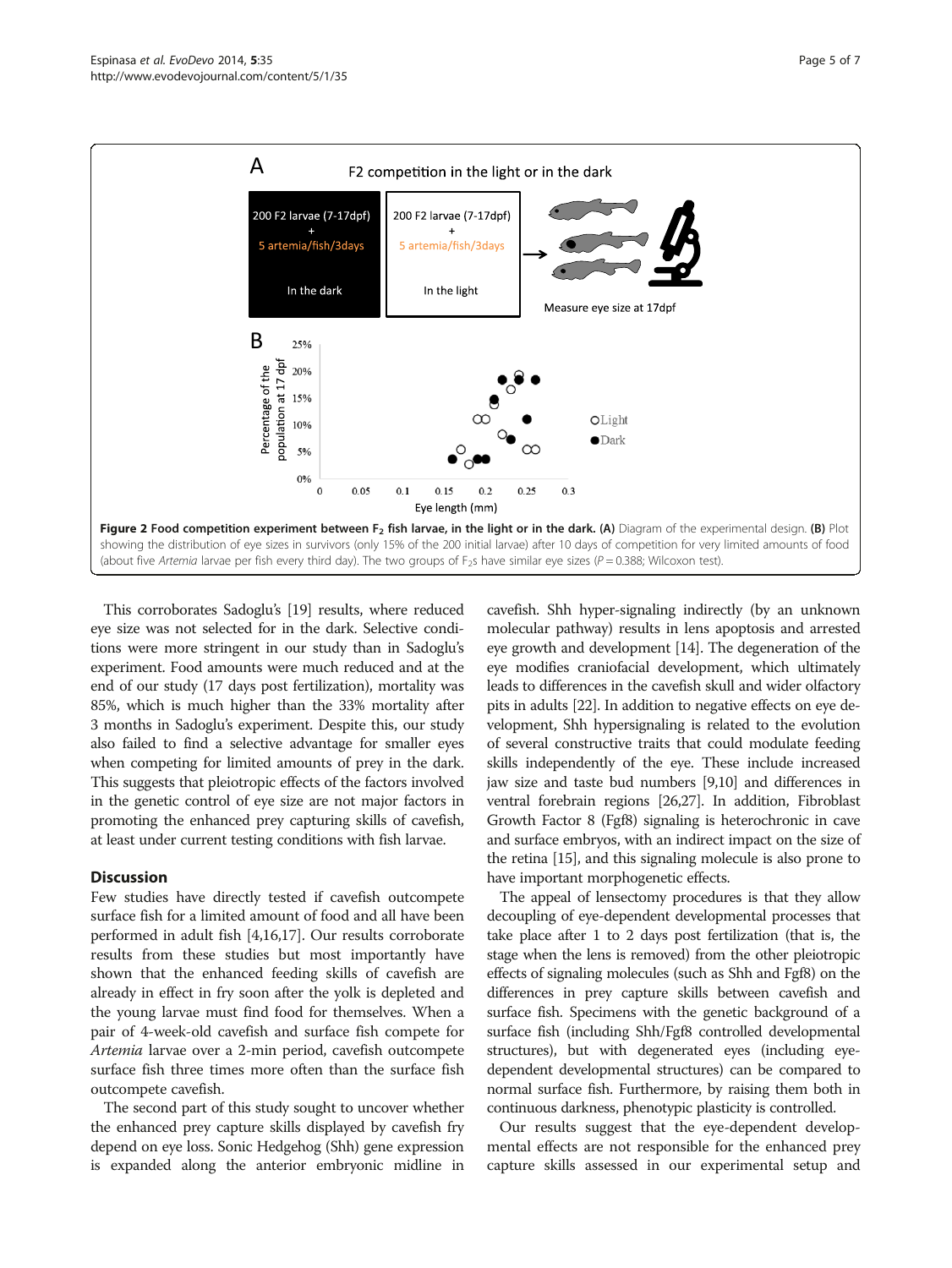which are already evident in cavefish at this stage. Surface fish that had undergone lensectomies and had conspicuously smaller eyes did not out-compete normal surface fish that had been raised in the dark.

The aim of the last part of the study was to assess the selective value of the eye in  $F_2$  progeny under strongly selective conditions of scarce prey. If the genes regulating eye size were pleiotropic and also controlled the feeding behavior of fry and strong selection provided an advantage when limited prey is available, it would have been expected that in the  $F_2$  test, small eyed fish should have shown greater survivorship. This was not the case, neither in our test on fish larvae with limited food nor in Sadoglu's 3-month-old fish with sufficient food [[19](#page-6-0)]. This implies that eye size causative and dependent processes did not have a strong selective value for prey capture in young Astyanax under the conditions tested. Much caution should be used not to misconstrue and overvalue this conclusion. Previous quantitative genetic studies have established that eye degeneration in Astyanax is a complex trait caused by numerous mutations of small effect. Quantitative trait loci (QTL) mapping has identified 8 to 12 QTL for eye size [[11](#page-6-0)], and QTL polarities actually suggest that eye regression occurred through selection [\[28\]](#page-6-0). With the sample size available in these studies (15% survival from a starting population of 200 and 66% survival from two starting populations of 208 each) and the confounding factor of multifactorial genetic determinants of eye size, small selective effects for eye size could go undetected. Nonetheless, these studies suggest that eye size is not the strongest and main determinant of cavefish enhanced prey capture skills. Finally, the pleiotropic effects of reducing eye size may still be selected for, but in older fish or for other skills different than prey capture of small crustaceans, such as olfaction.

Results from our experiment make sense a posteriori. While enlarged olfactory pits, taste buds and smell may be beneficial for detecting the odors of food, they may not be the most important factor in capturing a moving live prey. We are well aware that complex characters such as feeding skills must be modulated by a large set of multifactorial causative agents. Furthermore, feeding success may rely on different resources depending on the type of food available. For example, cavefish may need a completely different set of sensory and behavioral devices to eat a guano dropping that happened to be far away in a pool, from those needed to capture a small crustacean that whirls fast past its face. By force, our experimental setup could only assess causative agents for the skills required to prey on Artemia nauplii, at short distances in a limited amount of time.

Small invertebrates such as copepods disturb the water at 30 to 40 Hz when swimming [[29](#page-6-0)], which is in the detection range of the superficial neuromasts in the lateral line system [[17](#page-6-0)]. Vibration attraction behavior (VAB) is the

ability of fish to swim toward the source of a water disturbance and has been shown to be advantageous for Artemia capture in the dark by adult cavefish [[17](#page-6-0)]. The cupulae (hair cell stereocilia covered by a gelatinous case) of cavefish superficial neuromasts are about 300 μm in length compared to about 42 μm in surface fish [[30](#page-6-0)]. Neuromasts within the eye orbit and in the suborbital region are larger and consequently about twice as sensitive in young adult cavefish as in surface fish [\[31\]](#page-6-0). VAB is typically seen in cavefish, but rarely in surface fish. While VAB is not statistically evident before cavefish reach 3 months of age [\[17\]](#page-6-0), it is possible that some of the physiological bases behind the behavior are starting to be active in young fish. Yoshizawa et al. [\[13\]](#page-6-0) showed that experimental induction of eye regression in surface fish via Shh overexpression was insufficient to promote the appearance of VAB or eye orbit superficial neuromasts. Yoshizawa et al.'s results and ours are congruent because eyeless surface fish, brought about by either Shh overexpression or by lensectomy, would both lack the enhanced VAB or superficial neuromasts activity of a cavefish, and would not be efficient at prey capture.

## Conclusions

Our results suggest that at a young stage when the yolk has been depleted and the young larvae must find food for themselves, Astyanax cavefish already have enhanced skills for prey capture. This modification in feeding skills in fry is probably essential for the survival within the cave environment. These skills are primarily modulated by processes that are independent of eye loss. This is congruent with Shh-independent processes, such as the enhancement of superficial neuromasts activity, for example. Other eyeindependent options are feasible, such as enhancement of mechanosensors, chemical sensors (nasal epithelium and tastebuds), or performance of the brain, to name a few.

Eye-dependent developmental processes may still be involved in the enhancement of feeding skills but not assessed in our experimental setup. Cavefish probably feed on a variety of stationary and moving items in cave pools. Stationary objects located at the bottom of cave pools, such as particles of bat guano, could be more efficiently detected using olfactory cues and an enlarged olfactory pit may still prove beneficial. Future studies targeting smell detection in surface fish that have undergone lensectomy, or fish treated with gentamicin, a neuromast inhibitor, may be able to further resolve this interesting issue.

#### Competing interests

The authors declare that they have no competing interests.

#### Authors' contributions

LE and JB prepared for and performed experimentation. LE, JB, and SR participated in the design of the food competition and lensectomy studies. LE and WJ participated in the design of the  $F_2$  study. LE analyzed the data and wrote the paper. All authors read and approved the final manuscript.